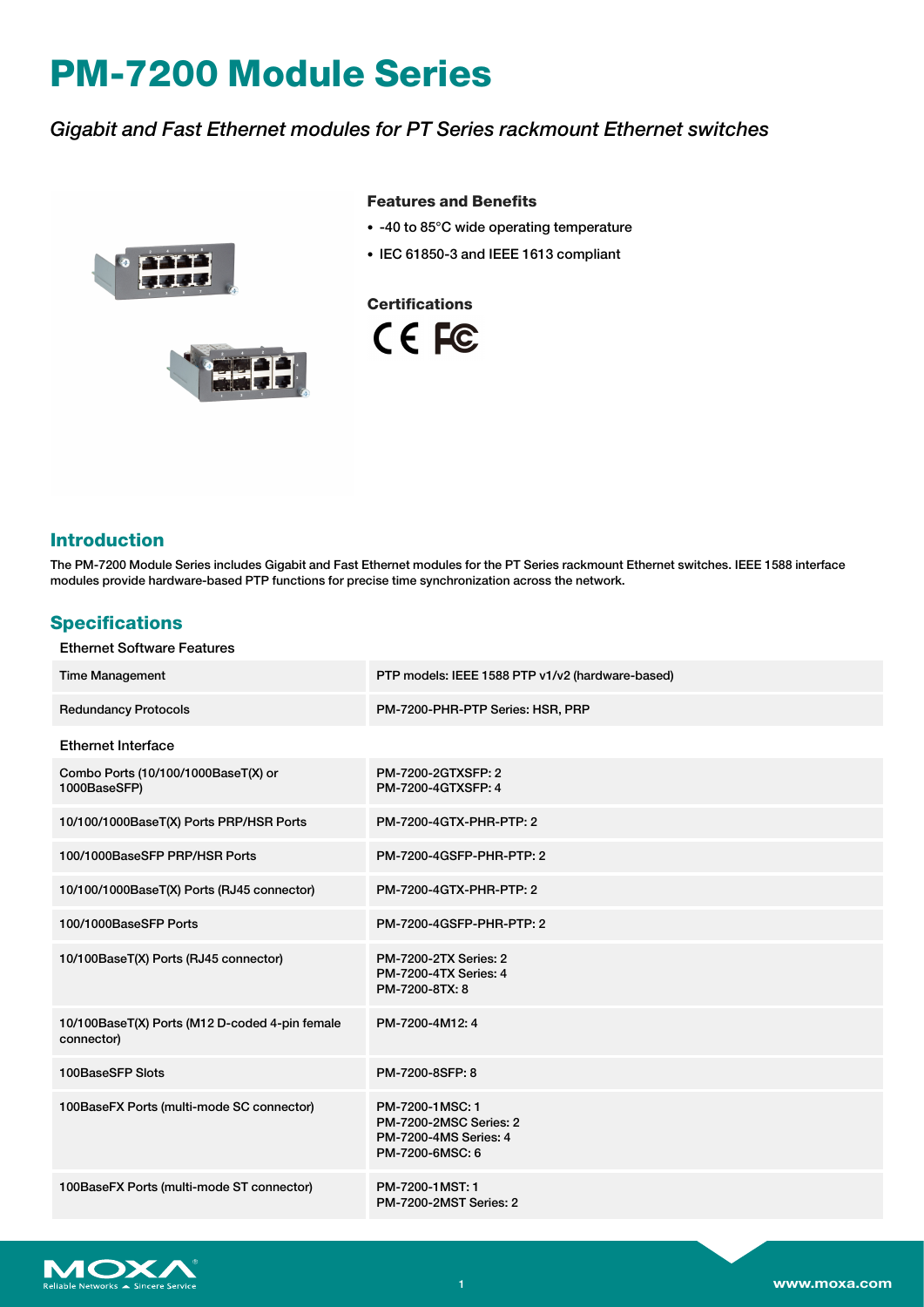|                                            | PM-7200-4MST Series: 4<br>PM-7200-6MST: 6                                                                                                                                                                                                                                                                 |                           |                 |                   |               |
|--------------------------------------------|-----------------------------------------------------------------------------------------------------------------------------------------------------------------------------------------------------------------------------------------------------------------------------------------------------------|---------------------------|-----------------|-------------------|---------------|
| 100BaseFX Ports (single-mode SC connector) | PM-7200-2SSC Series: 2<br>PM-7200-4SSC2TX: 4<br>PM-7200-6SSC: 6                                                                                                                                                                                                                                           |                           |                 |                   |               |
| 100BaseFX Ports, Multi-Mode MTRJ Connector | PM-7200-8MTRJ: 8                                                                                                                                                                                                                                                                                          |                           |                 |                   |               |
| PPS Output, BNC Connector                  |                                                                                                                                                                                                                                                                                                           | PM-7200-1BNC2MST-PTP: 1   |                 |                   |               |
| <b>Optical Fiber</b>                       |                                                                                                                                                                                                                                                                                                           |                           | 100BaseFX       |                   |               |
|                                            |                                                                                                                                                                                                                                                                                                           |                           |                 | <b>Multi-Mode</b> | Single-Mode   |
|                                            |                                                                                                                                                                                                                                                                                                           | <b>Fiber Cable Type</b>   | OM <sub>1</sub> | 50/125 µm         | G.652         |
|                                            |                                                                                                                                                                                                                                                                                                           |                           |                 | 800 MHz x km      |               |
|                                            | <b>Typical Distance</b>                                                                                                                                                                                                                                                                                   |                           | 4 km            | 5 km              | 40 km         |
|                                            | Waveleng-<br>th<br>Optical<br>Power                                                                                                                                                                                                                                                                       | Typical (nm)              |                 | 1300              | 1310          |
|                                            |                                                                                                                                                                                                                                                                                                           | TX Range (nm)             |                 | 1260 to 1360      | 1280 to 1340  |
|                                            |                                                                                                                                                                                                                                                                                                           | RX Range (nm)             |                 | 1100 to 1600      | 1100 to 1600  |
|                                            |                                                                                                                                                                                                                                                                                                           | TX Range (dBm)            | $-10$ to $-20$  |                   | $0$ to $-5$   |
|                                            |                                                                                                                                                                                                                                                                                                           | RX Range (dBm)            |                 | $-3$ to $-32$     | $-3$ to $-34$ |
|                                            |                                                                                                                                                                                                                                                                                                           | Link Budget (dB)          |                 | 12                | 29            |
|                                            |                                                                                                                                                                                                                                                                                                           | Dispersion Penalty (dB)   | 3               |                   | $\mathbf{1}$  |
|                                            | Note: When connecting a single-mode fiber transceiver, we recommend using an<br>attenuator to prevent damage caused by excessive optical power.<br>Note: Compute the "typical distance" of a specific fiber transceiver as follows: Link<br>budget (dB) > dispersion penalty (dB) + total link loss (dB). |                           |                 |                   |               |
| Warranty                                   |                                                                                                                                                                                                                                                                                                           |                           |                 |                   |               |
| <b>Warranty Period</b>                     | 5 years                                                                                                                                                                                                                                                                                                   |                           |                 |                   |               |
| <b>Details</b>                             |                                                                                                                                                                                                                                                                                                           | See www.moxa.com/warranty |                 |                   |               |
|                                            |                                                                                                                                                                                                                                                                                                           |                           |                 |                   |               |

#### Package Contents

| $-$ adnage domone |                                                                                                                                   |
|-------------------|-----------------------------------------------------------------------------------------------------------------------------------|
| <b>Device</b>     | 1 x PM-7200 Series module                                                                                                         |
| Documentation     | 1 x warranty card<br>1 x product certificates of quality inspection, Simplified Chinese<br>1 x product notice, Simplified Chinese |

# **Ordering Information**

| <b>Model Name</b>      | <b>1000 Mbps</b>                                             | 100 Mbps                                      | <b>PPS Output</b>        | Hardware-Based<br><b>IEEE 1588 PTP V2</b> | <b>PRP/HSR</b> | <b>Operating Temp.</b>         |
|------------------------|--------------------------------------------------------------|-----------------------------------------------|--------------------------|-------------------------------------------|----------------|--------------------------------|
| <b>PM-7200-1MSC</b>    | $\overline{\phantom{m}}$                                     | 1 x 100BaseFX,<br>multi-mode, SC<br>connector | $\qquad \qquad$          | $\overline{\phantom{m}}$                  |                | -45 to 85 $^{\circ}$ C         |
| <b>PM-7200-1MST</b>    |                                                              | 1 x 100BaseFX,<br>multi-mode, ST<br>connector | $\overline{\phantom{0}}$ | $\overline{\phantom{0}}$                  |                | -45 to 85 $\mathrm{^{\circ}C}$ |
| <b>PM-7200-2GTXSFP</b> | 2 x combo port,<br>10/100/1000BaseT<br>(X)<br>or 1000BaseSFP | -                                             | $\overline{\phantom{0}}$ | $\overline{\phantom{m}}$                  |                | -45 to 85 $^{\circ}$ C         |

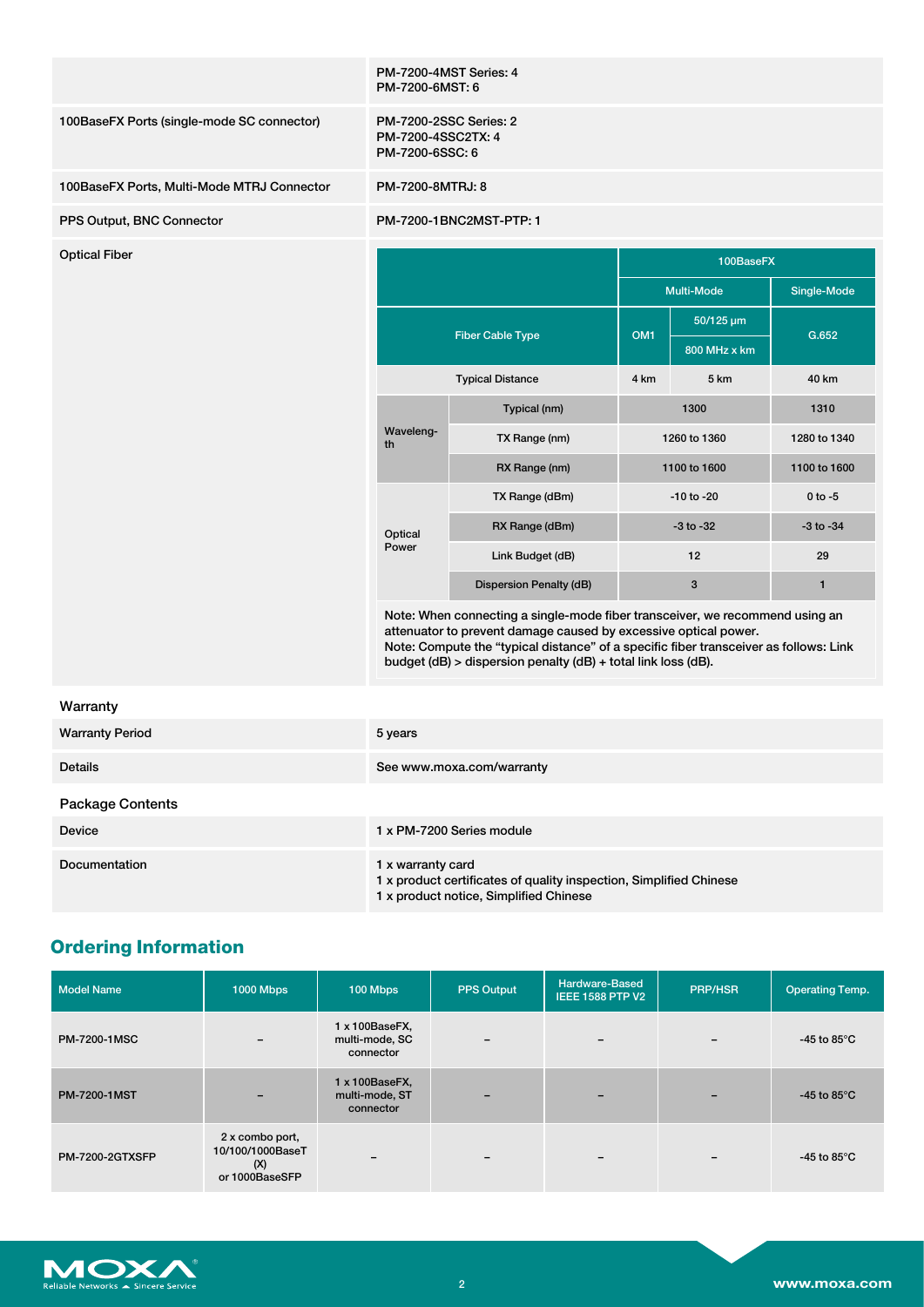| <b>Model Name</b>       | <b>1000 Mbps</b>                                             | 100 Mbps                                                             | PPS Output        | Hardware-Based<br><b>IEEE 1588 PTP V2</b> | <b>PRP/HSR</b> | <b>Operating Temp.</b>         |
|-------------------------|--------------------------------------------------------------|----------------------------------------------------------------------|-------------------|-------------------------------------------|----------------|--------------------------------|
| <b>PM-7200-2MSC</b>     |                                                              | 2 x 100BaseFX,<br>multi-mode, SC<br>connector                        |                   |                                           |                | -45 to 85 $\degree$ C          |
| PM-7200-2MSC4TX         |                                                              | 4 x 10/100BaseT(X)<br>2 x 100BaseFX,<br>multi-mode, SC<br>connector  |                   |                                           |                | -45 to 85 $\mathrm{^{\circ}C}$ |
| <b>PM-7200-2MST</b>     |                                                              | 2 x 100BaseFX,<br>multi-mode, ST<br>connector                        |                   |                                           |                | -45 to 85 $\mathrm{^{\circ}C}$ |
| <b>PM-7200-2MST4TX</b>  |                                                              | 4 x 10/100BaseT(X)<br>2 x 100BaseFX,<br>multi-mode, ST<br>connector  |                   |                                           |                | -45 to 85 $\degree$ C          |
| <b>PM-7200-2SSC</b>     |                                                              | 2 x 100BaseFX,<br>single-mode, SC<br>connector                       |                   |                                           |                | -45 to 85 $\mathrm{^{\circ}C}$ |
| <b>PM-7200-2SSC4TX</b>  |                                                              | 4 x 10/100BaseT(X)<br>2 x 100BaseFX,<br>single-mode, SC<br>connector |                   |                                           |                | -45 to 85 $\degree$ C          |
| PM-7200-4GTXSFP         | 4 x combo port,<br>10/100/1000BaseT<br>(X)<br>or 1000BaseSFP |                                                                      |                   |                                           |                | -45 to 85 $\mathrm{^{\circ}C}$ |
| PM-7200-4M12            |                                                              | 4 x 10/100BaseT<br>(X), M12<br>connectors                            |                   |                                           |                | -45 to 85 $\mathrm{^{\circ}C}$ |
| <b>PM-7200-4MSC2TX</b>  |                                                              | 2 x 10/100BaseT(X)<br>4 x 100BaseFX,<br>multi-mode, SC<br>connector  |                   |                                           |                | -45 to 85 $\degree$ C          |
| <b>PM-7200-4MST2TX</b>  |                                                              | 2 x 10/100BaseT(X)<br>4 x 100BaseFX,<br>multi-mode, ST<br>connector  |                   |                                           |                | -45 to 85 $\degree$ C          |
| <b>PM-7200-4SSC2TX</b>  |                                                              | 2 x 10/100BaseT(X)<br>4 x 100BaseFX,<br>single-mode, SC<br>connector |                   |                                           |                | -45 to 85 $\mathrm{^{\circ}C}$ |
| PM-7200-6MSC            |                                                              | 6 x 100BaseFX,<br>multi-mode, SC<br>connector                        |                   |                                           |                | -45 to 85 $\mathrm{^{\circ}C}$ |
| <b>PM-7200-6MST</b>     |                                                              | 6 x 100BaseFX,<br>multi-mode, ST<br>connector                        |                   |                                           |                | -45 to 85 $\mathrm{^{\circ}C}$ |
| <b>PM-7200-6SSC</b>     |                                                              | 6 x 100BaseFX,<br>single-mode, SC<br>connector                       |                   |                                           |                | -45 to 85 $\mathrm{^{\circ}C}$ |
| <b>PM-7200-8SFP</b>     |                                                              | 8 x 100BaseFX                                                        | $\qquad \qquad -$ |                                           |                | -45 to 85 $\mathrm{^{\circ}C}$ |
| PM-7200-8TX             |                                                              | 8 x 10/100BaseT(X)                                                   |                   |                                           |                | -45 to 85 $\degree$ C          |
| PM-7200-1BNC2MST-PTP    |                                                              | 2 x 100BaseFX,<br>multi-mode, ST<br>connector                        | 1 x BNC connector |                                           |                | -45 to 85 $\mathrm{^{\circ}C}$ |
| <b>PM-7200-8MTRJ</b>    |                                                              | 8 x 100BaseFX,<br>multi-mode, MTRJ<br>connector                      |                   |                                           |                | -45 to 85 $\mathrm{^{\circ}C}$ |
| PM-7200-4TX-PTP         |                                                              | 4 x 10/100BaseT(X)                                                   |                   | $\checkmark$                              |                | -45 to 85 $\mathrm{^{\circ}C}$ |
| <b>PM-7200-4MST-PTP</b> |                                                              | 4 x 100BaseFX,<br>multi-mode, ST<br>connector                        |                   | $\checkmark$                              |                | -45 to 85 $\mathrm{^{\circ}C}$ |

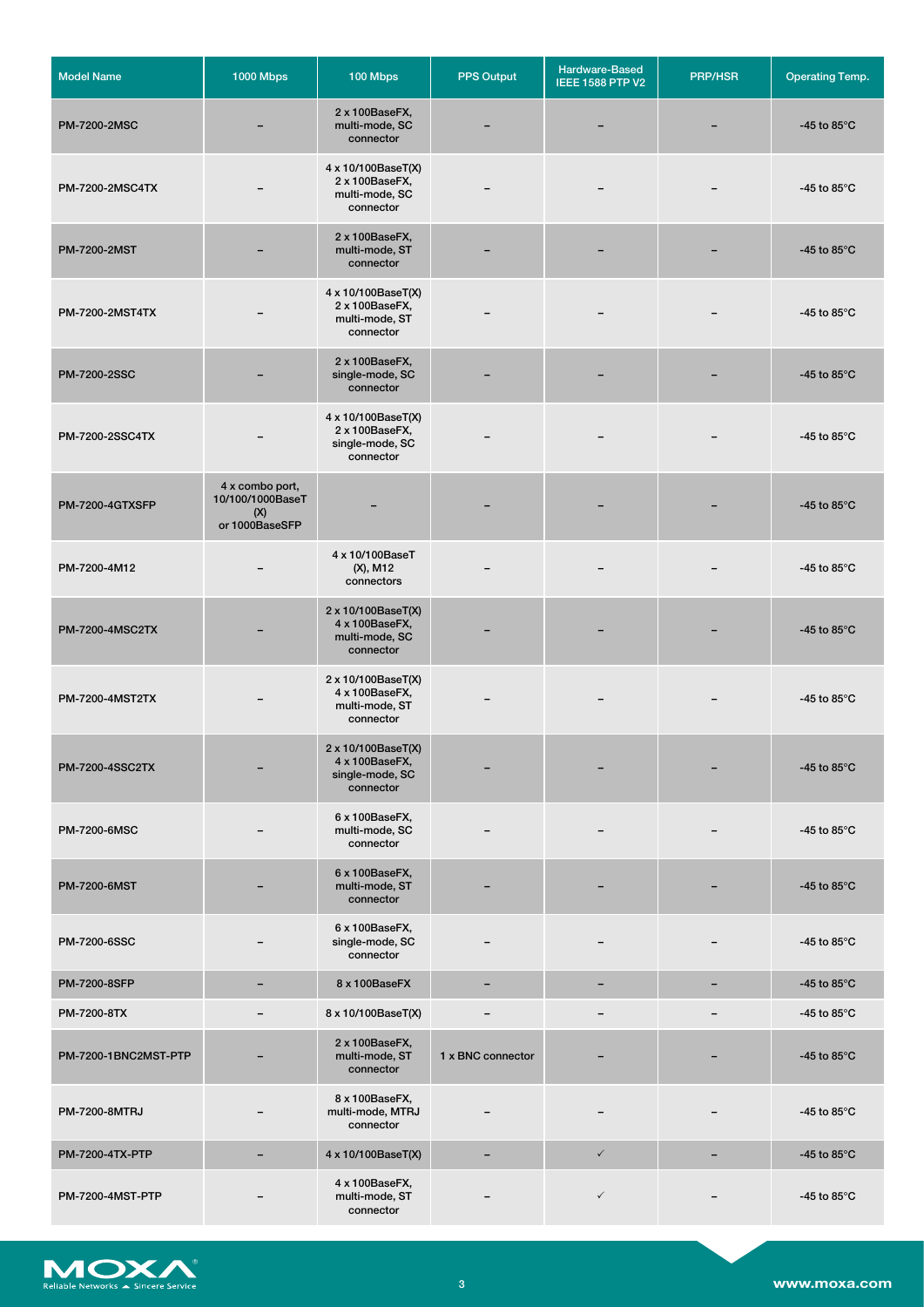| <b>Model Name</b>       | <b>1000 Mbps</b>                     | 100 Mbps                                      | <b>PPS Output</b>        | <b>Hardware-Based</b><br><b>IEEE 1588 PTP V2</b> | <b>PRP/HSR</b>                                           | <b>Operating Temp.</b>         |
|-------------------------|--------------------------------------|-----------------------------------------------|--------------------------|--------------------------------------------------|----------------------------------------------------------|--------------------------------|
| <b>PM-7200-4MSC-PTP</b> |                                      | 4 x 100BaseFX,<br>multi-mode, SC<br>connector | -                        | $\checkmark$                                     |                                                          | -45 to 85 $\mathrm{^{\circ}C}$ |
| PM-7200-4GTX-PHR-PTP    | $2 \times 10/100/$<br>1000Base(T(X)) | $\overline{\phantom{a}}$                      | $\overline{\phantom{0}}$ | $\checkmark$                                     | $2 \times 10/100/$<br>1000BaseT(X)<br>PRP/HSR ports      | -45 to 85 $^{\circ}$ C         |
| PM-7200-4GSFP-PHR-PTP   | $2 \times 100/$<br>1000BaseSFP       |                                               | -                        | $\checkmark$                                     | $2 \times 100/1000 -$<br><b>BaseSFP PRP/HSR</b><br>ports | -45 to 85 $\degree$ C          |

## **Accessories (sold separately)**

| <b>SFP Modules</b> |                                                                                                                                                           |
|--------------------|-----------------------------------------------------------------------------------------------------------------------------------------------------------|
| SFP-1FELLC-T       | SFP module with 1 100Base single-mode with LC connector for 80 km transmission, -40 to 85°C<br>operating temperature                                      |
| SFP-1FEMLC-T       | SFP module with 1 100Base multi-mode with LC connector for 4 km transmission, -40 to 85°C<br>operating temperature                                        |
| SFP-1FESLC-T       | SFP module with 1 100Base single-mode with LC connector for 40 km transmission, -40 to 85°C<br>operating temperature                                      |
| SFP-1G10ALC        | WDM-type (BiDi) SFP module with 1 1000BaseSFP port with LC connector for 10 km transmission; TX<br>1310 nm, RX 1550 nm, 0 to 60°C operating temperature   |
| SFP-1G10ALC-T      | WDM-type (BiDi) SFP module with 1 1000BaseSFP port with LC connector for 10 km transmission; TX<br>1310 nm, RX 1550 nm, -40 to 85°C operating temperature |
| SFP-1G10BLC        | WDM-type (BiDi) SFP module with 1 1000BaseSFP port with LC connector for 10 km transmission; TX<br>1550 nm, RX 1310 nm, 0 to 60°C operating temperature   |
| SFP-1G10BLC-T      | WDM-type (BiDi) SFP module with 1 1000BaseSFP port with LC connector for 10 km transmission; TX<br>1550 nm, RX 1310 nm, -40 to 85°C operating temperature |
| SFP-1G20ALC        | WDM-type (BiDi) SFP module with 1 1000BaseSFP port with LC connector for 20 km transmission; TX<br>1310 nm, RX 1550 nm, 0 to 60°C operating temperature   |
| SFP-1G20ALC-T      | WDM-type (BiDi) SFP module with 1 1000BaseSFP port with LC connector for 20 km transmission; TX<br>1310 nm, RX 1550 nm, -40 to 85°C operating temperature |
| SFP-1G20BLC        | WDM-type (BiDi) SFP module with 1 1000BaseSFP port with LC connector for 20 km transmission; TX<br>1550 nm, RX 1310 nm, 0 to 60°C operating temperature   |
| SFP-1G20BLC-T      | WDM-type (BiDi) SFP module with 1 1000BaseSFP port with LC connector for 20 km transmission; TX<br>1550 nm, RX 1310 nm, -40 to 85°C operating temperature |
| SFP-1G40ALC        | WDM-type (BiDi) SFP module with 1 1000BaseSFP port with LC connector for 40 km transmission; TX<br>1310 nm, RX 1550 nm, 0 to 60°C operating temperature   |
| SFP-1G40ALC-T      | WDM-type (BiDi) SFP module with 1 1000BaseSFP port with LC connector for 40 km transmission; TX<br>1310 nm, RX 1550 nm, -40 to 85°C operating temperature |
| SFP-1G40BLC        | WDM-type (BiDi) SFP module with 1 1000BaseSFP port with LC connector for 40 km transmission; TX<br>1550 nm, RX 1310 nm, 0 to 60°C operating temperature   |
| SFP-1G40BLC-T      | WDM-type (BiDi) SFP module with 1 1000BaseSFP port with LC connector for 40 km transmission; TX<br>1550 nm, RX 1310 nm, -40 to 85°C operating temperature |
| SFP-1GEZXLC        | SFP module with 1 1000BaseEZX port with LC connector for 110 km transmission, 0 to 60 $\degree$ C operating<br>temperature                                |
| SFP-1GEZXLC-120    | SFP module with 1 1000BaseEZX port with LC connector for 120 km transmission, 0 to 60°C operating<br>temperature                                          |
| SFP-1GLHLC         | SFP module with 1 1000BaseLH port with LC connector for 30 km transmission, 0 to 60°C operating<br>temperature                                            |
| SFP-1GLHLC-T       | SFP module with 1 1000BaseLH port with LC connector for 30 km transmission, -40 to 85°C operating<br>temperature                                          |
| SFP-1GLHXLC        | SFP module with 1 1000BaseLHX port with LC connector for 40 km transmission, 0 to 60°C operating<br>temperature                                           |